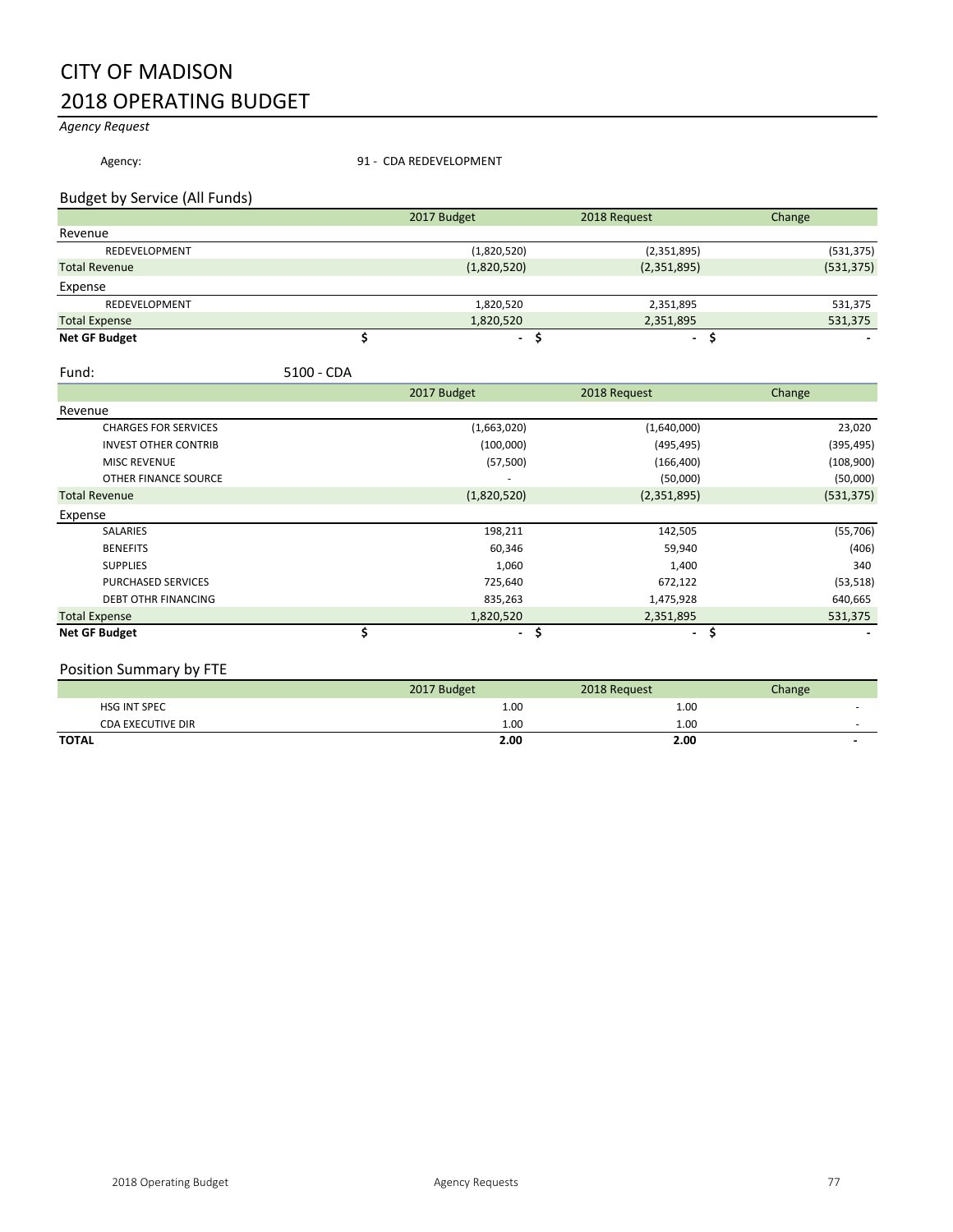

#### Department of Planning & Community & Economic Development **Office of the Director**

Natalie Erdman, Director 126 S. Hamilton St. P.O. Box 2985 Madison, Wisconsin 53701-2985 Phone: (608) 266-4635 Fax (608) 267-8739 [www.cityofmadison.com](http://www.cityofmadison.com/)

July 14, 2017

To: David Schmiedicke, Finance Director CC: Laura Larsen Brent Sloat From: Natalie Erdman Subject: CDA Redevelopment 2018 Operating Budget Proposal

The 2018 Operating Budget Request for the CDA Redevelopment has been entered into MUNIS and the Service Budget Proposal has been completed in Share Point.

The proposed operating budget meets the target of \$0. To meet this goal, CDA Redevelopment will leave a position vacant. The cost of salary plus benefits for the vacant position is projected to be \$83,000. Salary savings in the budget has been set at \$83,000. As an alternative to filling the vacant position, we will obtain asset management assistance from Housing Operations. \$20,000 in pending salaries has been entered to reflect the proposed billing from Housing Operations.

I look forward to discussing the operating budget with you.

Best Regards, Natalie Erdman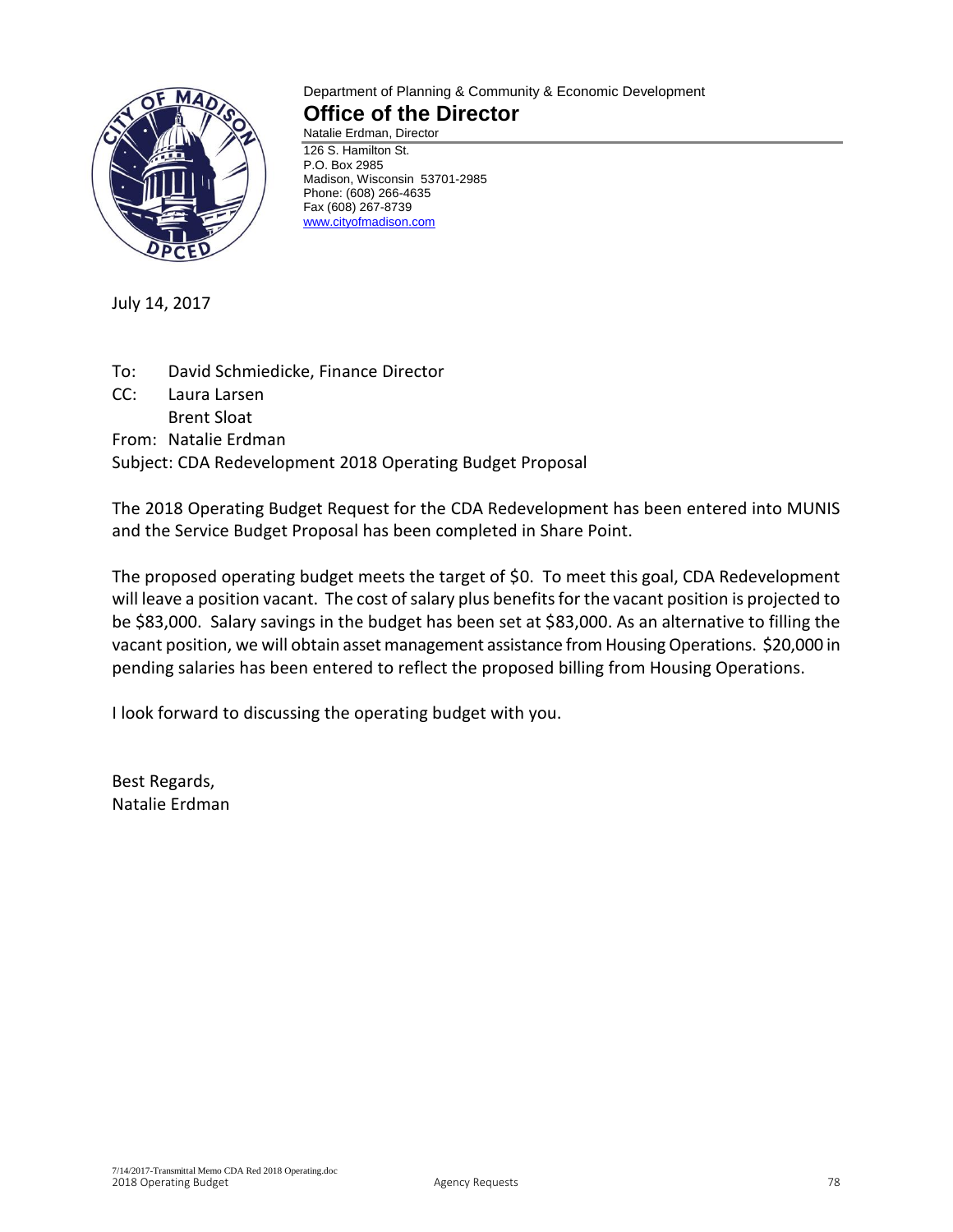# 2018 Operating Budget: Service Proposals

#### **SERVICE IDENTIFYING INFORMATION**

SELECT YOUR AGENCY:

CDA Redevelopment

SELECT YOUR AGENCY'S SERVICE:

Redevelopment

SERVICE DESCRIPTION:

This service encompasses the Community Development Authority's (CDA) efforts to carry out various economic and redevelopment initiatives of the City. Active CDA redevelopment work includes: The Village on Park, public housing redevelopment in the Triangle, and the Allied Drive Neighborhood redevelopment. The CDA also operates more than 200 affordable apartments with long term rent restrictions but no federally funded operating subsidy.

#### **SERVICE GOALS**

What community need does the service address?

This service provides for the creation and operation quality affordable housing and it strengthens neighborhoods through redevelopment activities

Who are the recipients of the service?

The recipients of this service are low and moderate income residents

What outcomes will be produced at the proposed funding level?

Outcome #1 is to redevelop aging public housing to improve the living conditions for existing residents and insure that quality housing for very low income households continues to be available for the next 40 to 50 years.

Outcome #2 is to undertake redevelopment activities that strengthening low and moderate income neighborhoods. The work generally includes the removal of blight and the construction of high quality affordable housing.

What strategies are planned for 2018 to advance the stated outcomes?